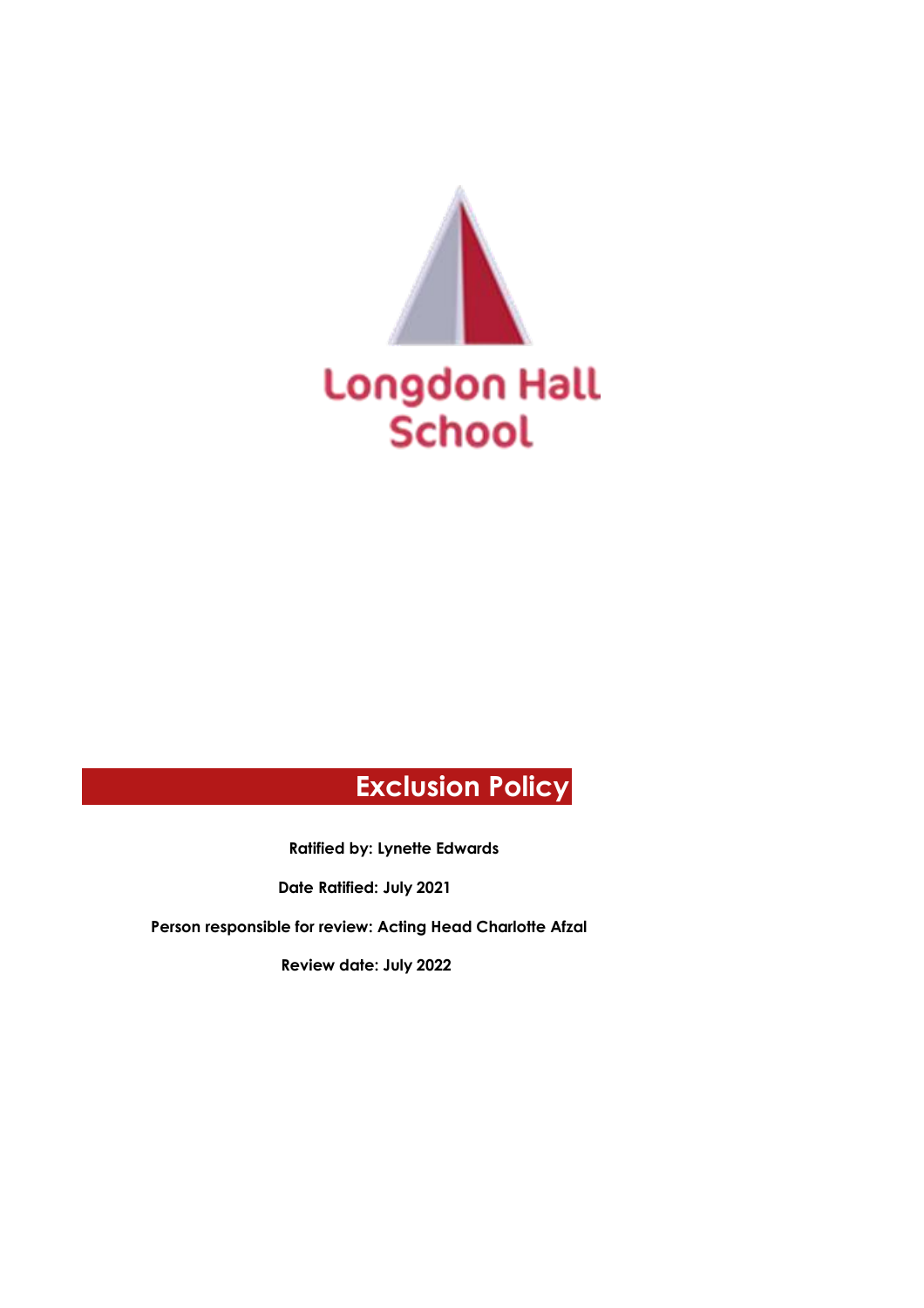# Contents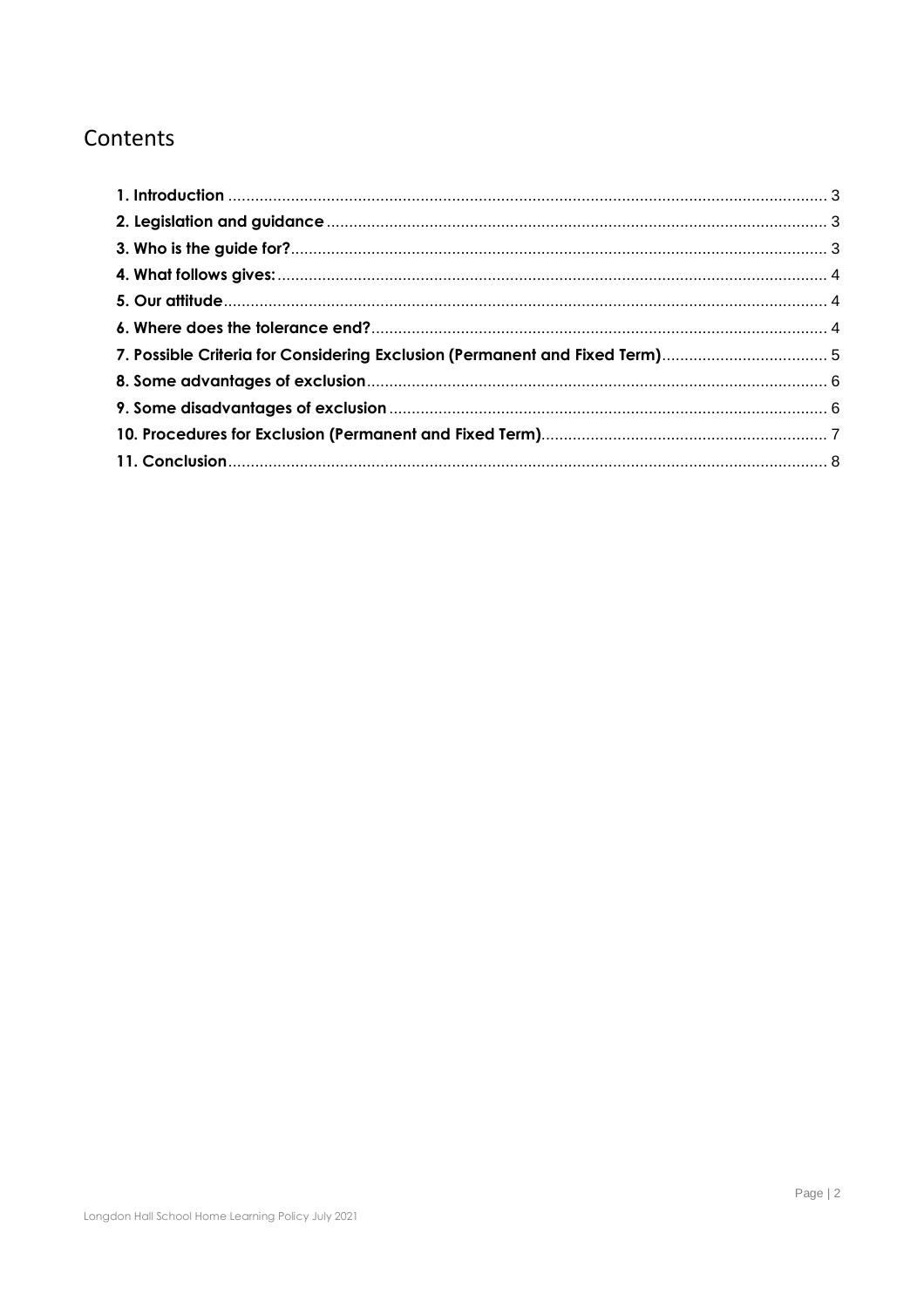# <span id="page-2-0"></span>**1. Introduction**

Longdon Hall School is a special school for young people between the ages of 7-18 with Education, Health and Care (EHC) Plans that identify SEMH as their primary need.

Our school supports the need of all of our pupils with their rights being protected with a focus on:

*Best interests of the child – the best interests of the child must be the top priority in all things that affect children (Article 3)* 

*Right to education – every child has the right to an education (Article 28)* 

*Goals of education – education must develop every child's personality, talents and abilities to the full (Article 29)* 

Our school aims to:

- Provide an appropriate and high quality education for pupils with special education needs & disabilities (SEND)
- Be clear about the roles and responsibilities of everyone involved in supporting the education of our pupils

# <span id="page-2-1"></span>**2. Legislation and guidance**

The principal legislation to which this policy relates is:

- The Education Act 2002, as amended by the Education Act 2011;
- The School Discipline (Pupil Exclusions and Reviews) (England) Regulations 2012;
- The Education and Inspections Act 2006; and
- The Education (Provision of Full-Time Education for Excluded Pupils) (England) Regulations 2007.
- SEND Code of Practice 2014
- The Equality Act 2010

• DfE's latest guidance 'Exclusion from maintained school, academies and pupil referral units in England' which was effective from 1st September 2017

# <span id="page-2-2"></span>**3. Who is the guide for?**

- The Acting Head of School (Charlotte Afzal)
- The Governance team (Overseen by Longdon Hall School's Chair of Governors and Regional Director for Education: Lynette Edwards)
- The local authorities that place children in the care of Longdon Hall School
- Independent review panel members
- Parents & Families

This policy reflects the DFE Guidance for Exclusions (June 2012, plus all updates including Feb 2015).

The notion of excluding children from school has become more familiar within education over recent years. It is now a commonly accepted procedure in most educational contexts. This approach has some advantages and disadvantages.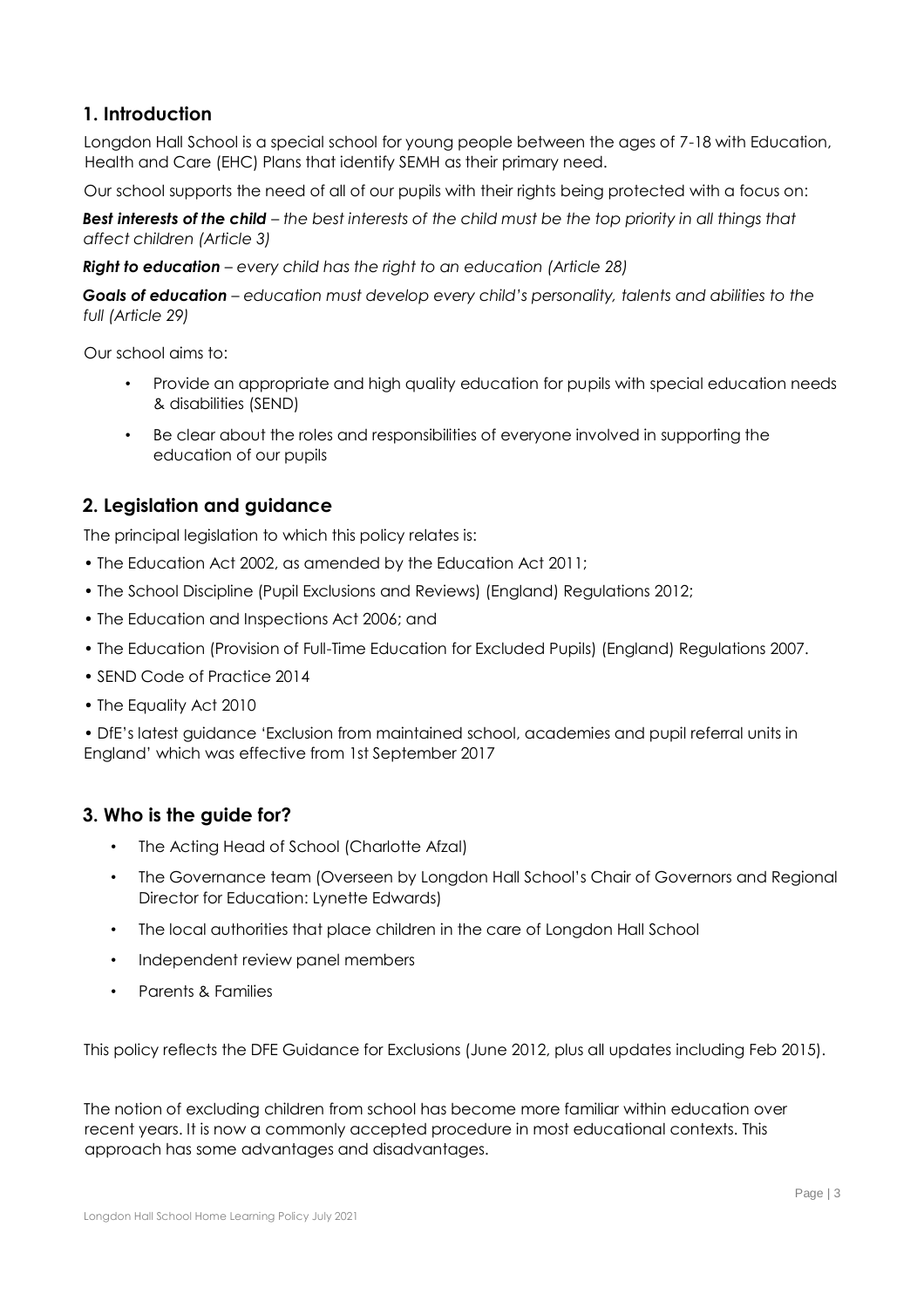#### <span id="page-3-0"></span>**4. What follows gives:**

a) The main features of our own attitude and policy towards the exclusion of pupils

And

b) The procedures we follow in case this course of action becomes necessary

#### <span id="page-3-1"></span>**5. Our attitude**

- We are a school which caters for children who have a range of complex needs that may include social, emotional and mental health needs and autism or behaviours associated with autism. We accept that many of our pupils have particular behavioural difficulties. We accept our coping capacity and skills in management has to be sufficient to cope with most challenging behaviours we encounter.
- We have many skills and resources which enable us to manage and support pupils who exhibit periods of provocation and difficult behaviours.
- The notion of acceptance, effective management and therapeutic intervention are central to our philosophy.
- We have always taken the stance that the pupils we accept remain with us. Their acceptance is not conditional upon 'good behaviour'. Their challenging behaviours are part of the presenting problems, which have caused their referral. We work with these behaviours in a reparative sense.
- Many of our pupils have been excluded from mainstream schooling as a consequence of troublesome behaviour. This makes us very cautious about following a similar course of action. This pattern, for the child's sake, has to be stopped. We are not intimidated by troublesome behaviour. Pupils are not allowed to turn away from the consequences of their actions, from their growth towards personal responsibility by getting themselves excluded.
- We work with these challenging behaviours wherever possible and to the extremes of our professional tolerance. This is the nature of our therapeutic and educational resilience as experienced practitioners. It is part of our professional obligation in working with our pupils with complex needs.
- Exclusion, therefore, is rarely used in our school and should always be considered as a last resort.

#### <span id="page-3-2"></span>**6. Where does the tolerance end?**

Each situation must be assessed on its own circumstances; each pupil's individual reactions and needs must be taken fully into account. We have never adopted 'standard procedures' for all pupils in these situations. We do not generalise from the particular where our pupils are concerned.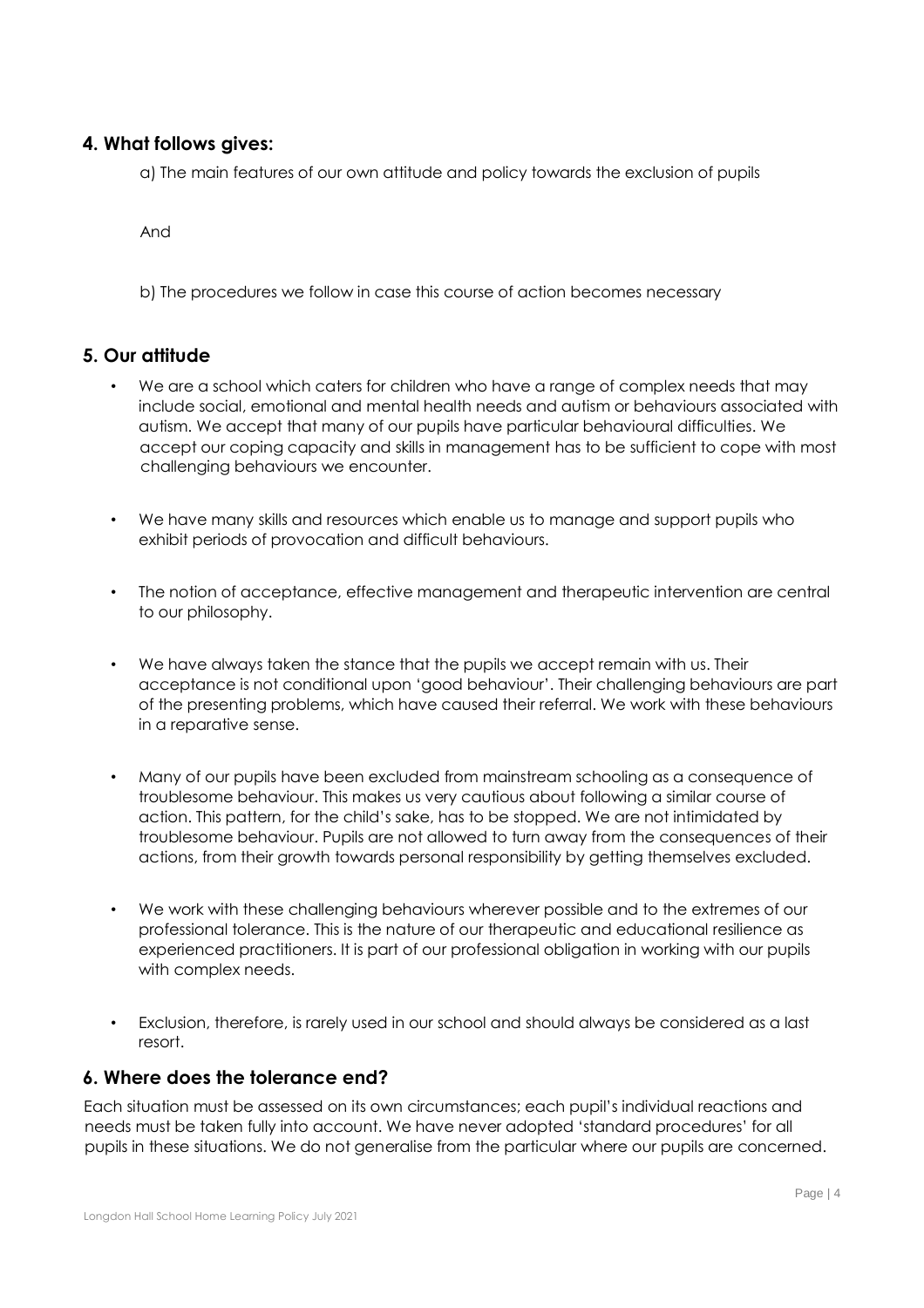Where we have concerns about the behaviour, or risk of exclusion of a pupil we will consider that additional support or alternative placement may be required. This will involve assessing the suitability of our provision against a child's SEN. We will consider requesting an annual review or interim/emergency review. There are circumstances, however, in which the only decision left to us (and sometimes the best course of action in the situation we face) is to make a decision to exclude the pupil. This policy now details some of the situations which has led to exclusions in the past (N.B. these have not always been on the basis of challenging behaviour).

# <span id="page-4-0"></span>**7. Possible Criteria for Considering Exclusion (Permanent and Fixed Term)**

- A pupil who threatens the personal safety of other children. Attacking other children cannot be tolerated. Neither can any form of sexual abuse or drug abuse.
- A pupil who is constantly creating serious dangers for himself and/or for others (is constantly devising, organising and implementing dangerous, destructive and/or antisocial behaviours). The deliberate and persistent 'leader' for mischief.
- The child with a persistent and active compulsion towards arson.
- A pupil who is a genuine threat to staff.
- A pupil who engages in persistent and serious crime.
- Behaviour of a pupil outside school can be considered grounds for an exclusion
- A pupil who is unable to benefit from our therapeutic and educational style. Not all pupils can be expected to respond to our form of psychological intervention. If our psychodynamic approach is, for whatever reason, seen to be inappropriate (or producing an adverse reaction) we advise the Local Authority accordingly.
- A pupil who becomes seriously disaffected. We expect our children to know, accept and support our values and standards. If a child totally rejects the school, the other pupils and the staff, we do not persist with this placement.

A decision to permanently exclude a pupil will only be taken:

In response to a serious breach or persistent breaches of the school's Promoting Positive Behaviour & Discipline Policy;

Where allowing the pupil to remain in school would seriously harm the education or welfare of the pupil or others in school.

These criteria are not the only factors which can contribute to decisions about exclusion. There may be deeper clinical and psychological considerations; periodic errors may occur in selection and assessment; there may be insuperable pressures from the family and home contact; unexpected deteriorations in a child's psychological condition can occur; and so on. Again, the important thing is to make careful and informed decisions which are in the best interest of the child, the school community and other pupils. These collective interests cannot always be reconciled, of course. We are well aware of this and we accept the fact that on some occasions the collective good will have to prevail over individual considerations.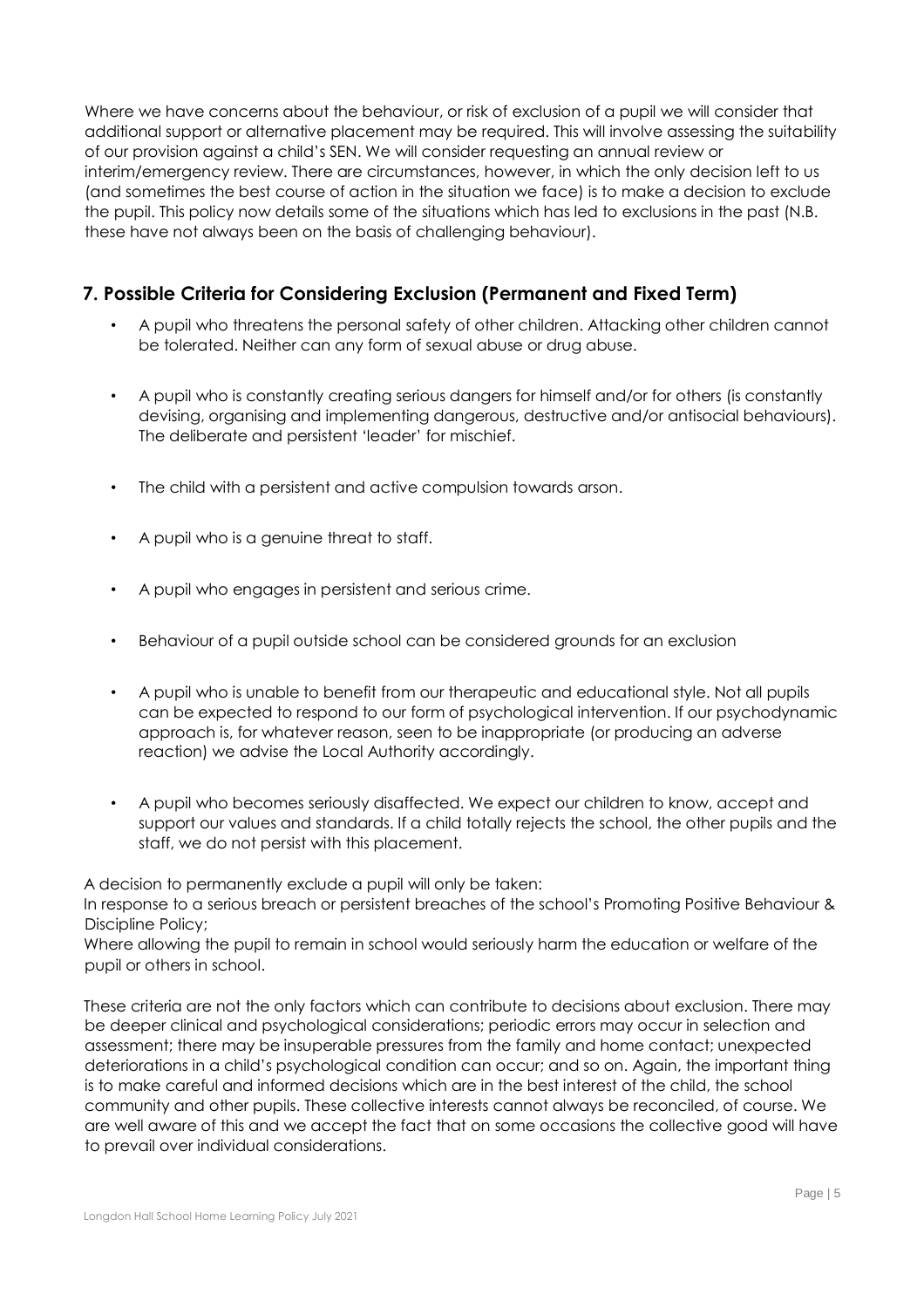# <span id="page-5-0"></span>**8. Some advantages of exclusion**

- It takes pressure off the school atmosphere, other pupils and off the staff.
- It can offer a chance for emotional relaxation and personal recovery in a context less fraught with situational anxiety.
- It can give a pupil a chance to reconsider their present attitudes and future intentions.
- It gives the school a chance to involve parents and other agencies in the problem and its resolution.
- The investigation process is sometimes better conducted away from the school setting, away from the pressure of recent difficulties.
- Exclusion can lead to a more realistic formulation of goals and a better working relationship based on negotiation between the school, pupil and the family (I refer here to exclusions of a temporary nature).
- Precipitous actions, taken in the heat of very difficult situations, can be avoided if we know that exclusion is a viable alternative within the school's procedures. This can provide an alternative to serious confrontation with some pupils.
- For many children, who genuinely like the school, the possibility of being excluded holds no attractions. It can be a real deterrent to unwanted behaviour for some pupils.

# <span id="page-5-1"></span>**9. Some disadvantages of exclusion**

- Exclusion can create many additional pressures and difficulties.
- It takes the child out of the educational and therapeutic support of the school.
- It takes the child out of a structured and controlled environment and (often) places him in a difficult home or alternative context.
- It often places the family under additional difficulties.
- It can create parental resentments.
- It can damage still further the child's place in the family and lead to a further breakdown in family relationships.
- It may place the child in a home situation where there is less ability to handle his behaviour than there is at the school.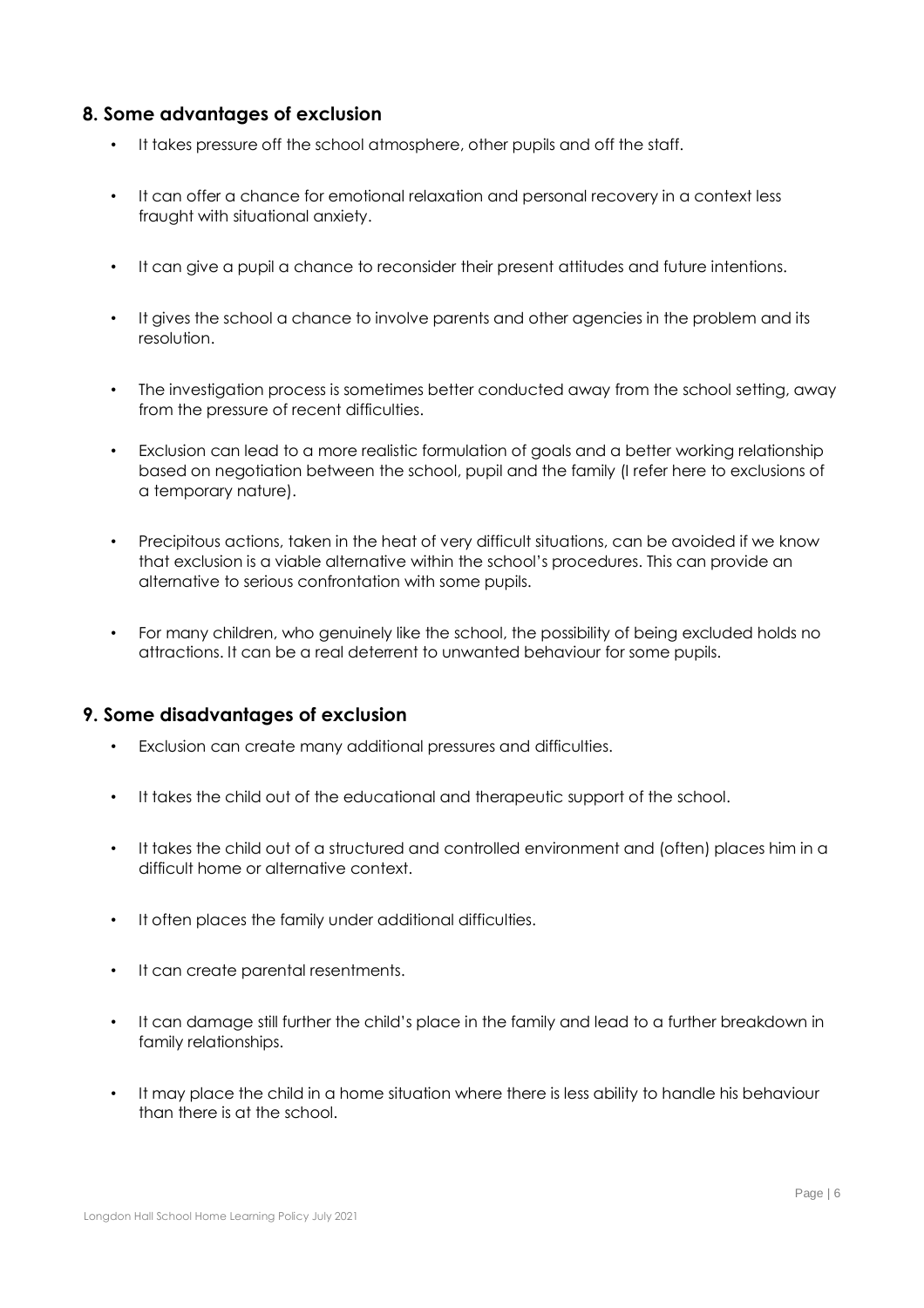- It may place the referring agencies (LA, Social Services, and Psychological Services) under increased pressure.
- It may encourage the notion amongst other pupils that bad behaviour provides a possible 'way out' from the school.
- Being seen to be 'sent home' is a very attractive idea to a few pupils. There are some who might even see it as a 'reward' for bad behaviour.
- It could prove to be totally counter-productive if it is used too frequently. This might produce a tendency to 'off-load' problems rather than to contain them and work them through.
- Should exclusion become necessary however, it is important to follow our internal procedures. These will help to limit adverse effects and protect the pupil, the school and the family.

# <span id="page-6-0"></span>**10. Procedures for Exclusion (Permanent and Fixed Term)**

- There must be full consultation and full investigation of any precipitating circumstances. This process will include senior staff, together with any other staff member involved and any other child involved.
- Our usual recording procedures must be followed. The proper documenting of event, decisions and action if essential.
- Precipitous action should be avoided whenever possible. Exclusions should follow proper consultation and communication with parents, the Local Authority and any other referring or supportive agencies.
- Whenever possible agreement should be reached in consultation with these people, about the exclusion decision. Local Authorities can only provide alternative arrangements (and/or secure alternative school placements) if they are given adequate notice of exclusion proceedings.
- Proper written follow up (reports etc.) should be sent to all parties, if an exclusion is permanent it may be helpful to other agencies for us to liaise with them regarding choice of placement etc. If the exclusion is fixed term it is essential that appropriate levelled school work is sent home for the young person to complete during the exclusion period.
- Further meetings for consultation, planning and decision making may need to be arranged.
- The school-based decision about exclusion will ultimately rest with the Head of School in consultation with other senior staff. The opinions of other members of staff involved with the child (i.e. teachers and teaching assistants) must be considered.
- In cases of alleged sexual/physical/drug abuse the Designated Safeguarding Lead (DSL) (Steph Nickless is the lead DSL at Longdon Hall School. Sarah Leech and Jenny Illsley are the